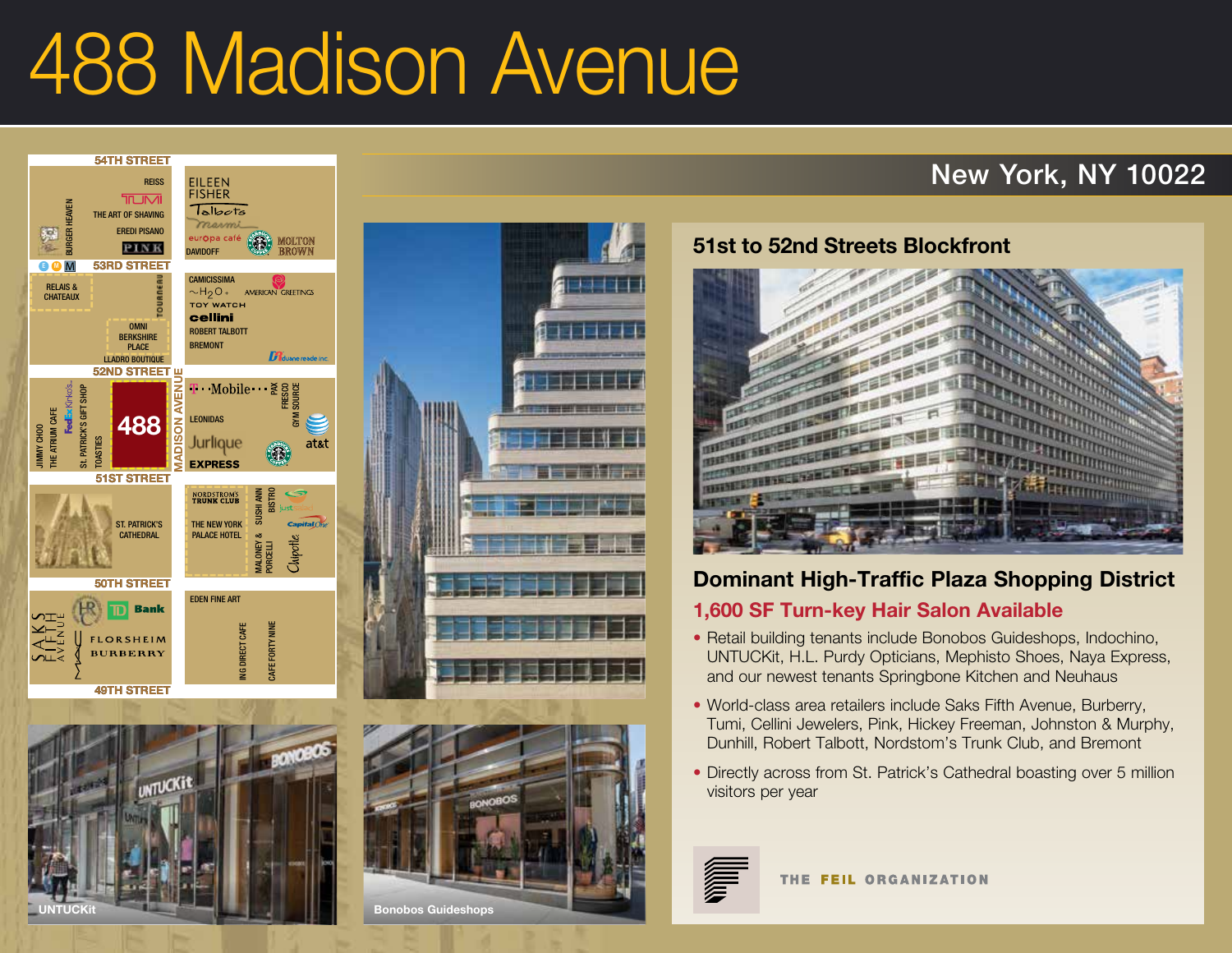<span id="page-1-0"></span>New York New York **488 MADISON AVENUE**



For leasing information, please contact Randall Briskin 212 609 8618 | [rbriskin@feilorg.com](mailto:rbriskin%40feilorg.com?subject=488%20Madison%20Avenue%20-%20Retail) or Nicholas Dries 212 609 8687 | ndries[@feilorg.com](mailto:ndries%40feilorg.com?subject=488%20Madison%20Avenue%20%20-%20Retail) THE FEIL ORGANIZATION 7 Penn Plaza, New York, NY 10001 T 212 279 7600 www.feilorg.com